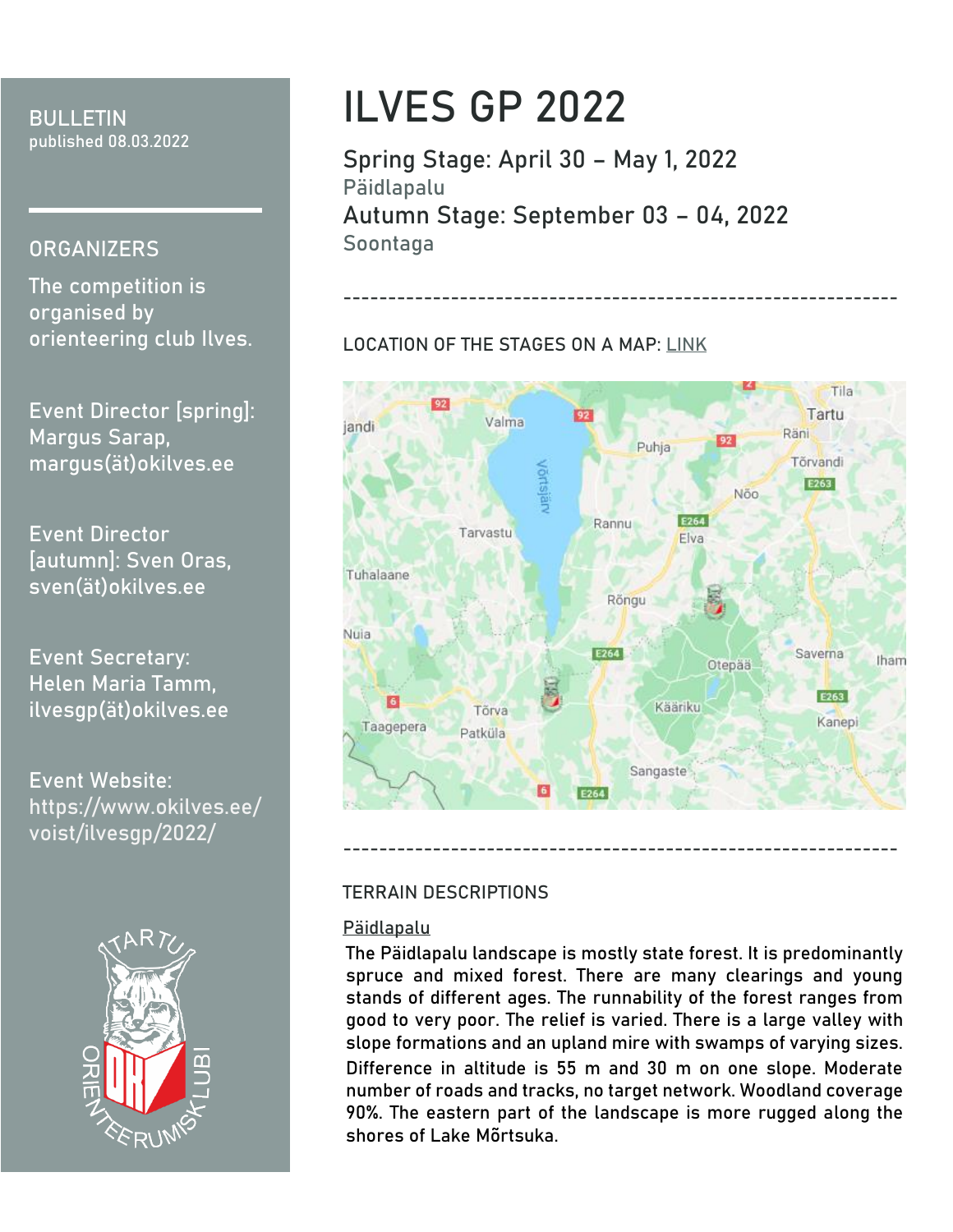# **COMPETITION CLASSES**

| M8NR                                          | <b>N8NR</b>             |
|-----------------------------------------------|-------------------------|
| $\overline{\mathsf{M10NR}}$                   | N10NR                   |
| M12                                           | N12                     |
| $M1\overline{4}$                              | <b>N14</b>              |
| M16                                           | <b>N16</b>              |
| $\overline{\mathsf{M}18}$                     | <b>N18</b>              |
| M20                                           | $\overline{\text{N20}}$ |
| <b>M21E</b>                                   | <b>N21E</b>             |
| M21A                                          | <b>N21A</b>             |
| <b>M21B</b>                                   | <b>N21B</b>             |
| $\overline{\text{M35}}$                       | <b>N35</b>              |
| $\overline{\mathsf{M}}4\overline{\mathsf{0}}$ | <b>N40</b>              |
| M45                                           | <b>N45</b>              |
| M50                                           | <b>N50</b>              |
| M55                                           | <b>N55</b>              |
| M60                                           | <b>N60</b>              |
| M65                                           | <b>N65</b>              |
| $M\overline{70}$                              | <b>N70</b>              |
| M75                                           | <b>N75</b>              |
| <b>M80</b>                                    | <b>N80</b>              |
| M85                                           | <b>N85</b>              |

M – Men

N - Women

NR – marked course for children

MN 21E – long and difficult

MN 21A – short and difficult

MN 21B – short and easy





## **Soontaga**

The Soontaga landscape is a slope on the eastern bank of the Väike-Emajõgi valley, predominantly state forest.Dominated by pine trees. There are coppices and young stands of different ages. Runnability ranges from very good to poor.

The slopes of the river valley are relatively gentle and the relief is mostly flat, with isolated nests of lesser spotted knapweed. There are small swamps, but also some larger marshes. Difference in altitude between the terrain and one slope is 30 m. Forest coverage 99%.



### **PROGRAM**

| SPRING:   |                                            |
|-----------|--------------------------------------------|
| 1st stage | 30.04 Shortened Long Distance - mass start |
| 2nd stage | 01.05 Middle Distance - individual start   |
| AUTUMN:   |                                            |
| 3rd stage | 03.09 Long Distance - Individual start     |
| 4th stage | 04.09 Pursuit - Chasing start              |